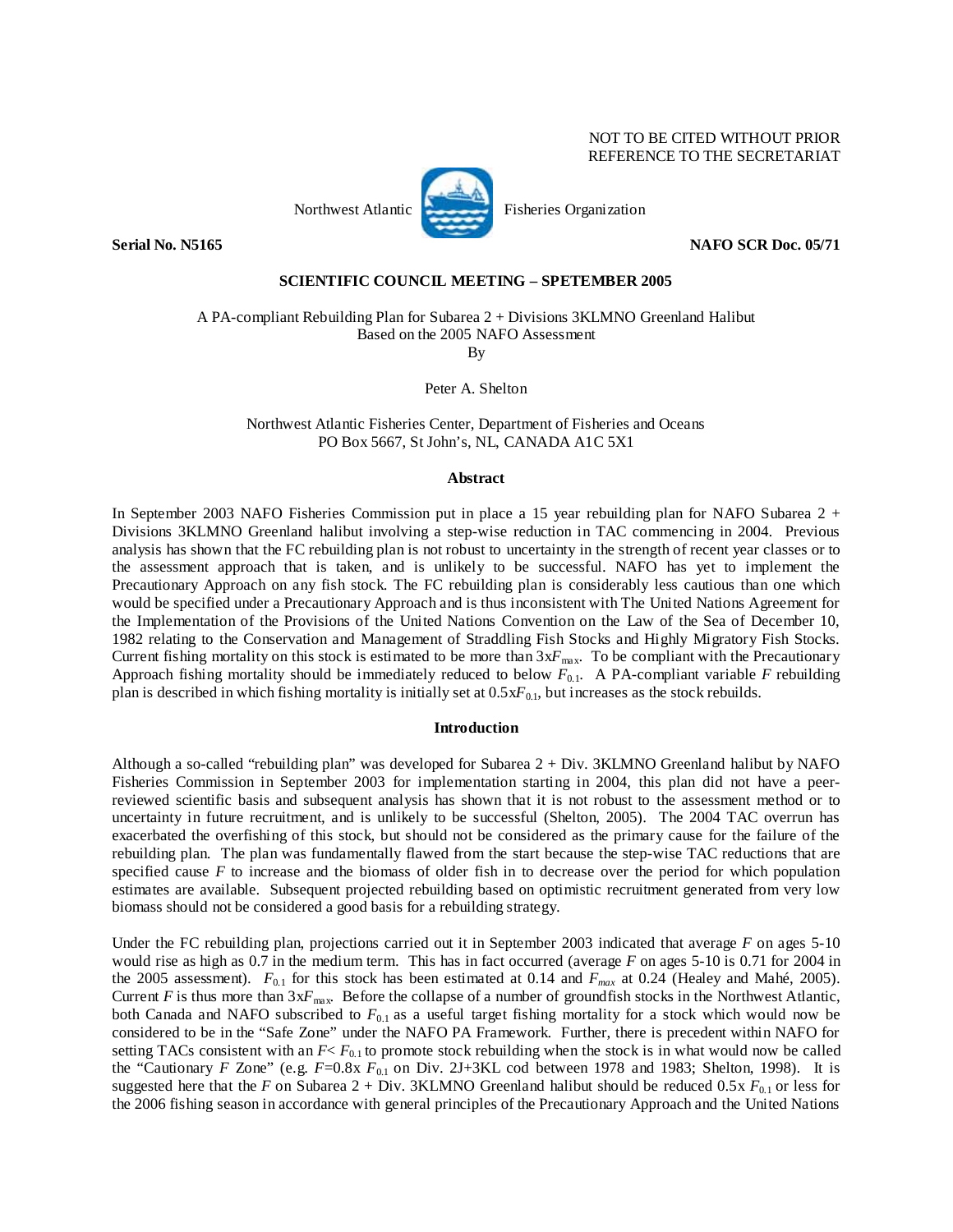Fisheries Agreement on Straddling Stocks. This would be consistent with the current extremely low stock size and high *F*, a situation which undoubtedly places the stock in or near the "Collapse Zone" of the recently adopted (but not yet implemented) NAFO PA Framework. Unless immediate conservation steps are taken it would seem highly likely that this fishery would, in only a few years, join a number of other NAFO managed Grand Banks groundfish stocks in being relegated to by-catch fishery status.

Even by-catch status does not ensure recovery once a stock is depleted to very low levels because of the "by-catch trap" into which commercially valuable species fall (Shelton and Morgan, 2005). As examples, two collapsed stocks for which there are no directed fisheries, Div. 3LNO American plaice and 3NO cod, currently have average (2002-2004)  $F > F_{0.1}$  and  $F > F_{\text{max}}$ , respectively. Simulation studies indicate that unless by-catch mortality is substantially reduced, neither of these two stocks will reach their respective *Blim* levels by 2020 (Shelton and Morgan, 2005).

The FC rebuilding plan specified arbitrary TAC reduction steps to promote rebuilding. This plan is not working and projections that it will work in the future are optimistic. What is needed is an immediate reduction in fishing mortality to below  $F_{0,1}$ , at least for the medium term. In this analysis *I* use the projection framework from the 2005 NAFO assessment (Healey and Mahé, 2005) to explore a number of *F* reduction scenarios through stochastic simulation to 2020. An "*F*vary" strategy is presented for consideration which, although possibly not as precautionary as that which would properly be implemented under the PA and the United Nations Fisheries Agreement on Straddling Stocks, it is at least a move towards the approach outlined in the PA Framework that has been adopted by NAFO, and much more conservation-minded and risk-averse than the current FC rebuilding plan. This implementation requires the use of some reference points which are defined below.

### *Proposed PA reference points for Greenland halibut*

Subarea 2 + Div. 3KLMNO Greenland halibut was considered as a case study in the 2004 Lorient WS on LRPs (Anon., 2004). It is an unusual stock in that there is a reasonably good analytical assessment, but considerable uncertainty about production functions which, at this stage, is considered to preclude the use of S-R or production model based reference point determination. It should be noted that the notion that most of the recruitment comes from outside the stock area, possibly from stocks in areas 0 and 1 in the north, is inconsistent with is generally known biologically about the establishment and maintenance of populations. Other methods of deriving reference points such as SPR (spawner per recruit) are also considered problematical given the current difficulty in defining spawner biomass for this stock. This is somewhat incongruous since an age 14+ estimate is available within which the mature age-classes presumably fall. The trajectory of 5+ biomass, average fishing mortality on ages 5-10 and yield-per-recruit analysis probably provide the best basis for deriving limit and buffer reference points at the present time, given the inability to form an opinion on recruitment and spawner stock size in the assessments. It is proposed here to define  $B_{\text{lim}}$  as  $B_{\text{recovery}} = 5+$  biomass in 1997 (about 80 000 tons). This is the biomass from which the stock has previously sustained a rapid recovery. Further, it is proposed to define  $F_{\text{lim}} = F_{\text{max}}$  which is computed to be 0.24 based on average weights and partial recruitment for the past 3 years. This can be considered a proxy for  $F_{\text{msy}}$ . Lastly, it is proposed that  $F_{\text{buf}}$  or  $F_{\text{target}}$  bet set at  $F_{0.1}$  which is estimate to be 0.14. The PA-compliant rebuilding plan put forward here, termed " $F_{\text{var}y}$ " comprises the following harvest control rules:  $F = 0.5x F_{0.1}$  when  $B \le B_{\text{lim}}$ ,  $F = 0.8x$  $F_{0.1}$  when  $B_{\text{lim}} < B \le B_{\text{max}}$  and  $F = F_{0.1}$  when  $B > B_{\text{max}}$ . A proxy for  $B_{\text{max}}$  is considered to be the FC rebuilding target: 5+ biomass corresponding to a relatively stable period of reasonably high catches (about 140 000 tons).

#### **Methods**

I use the projection inputs as summarized in Table 7a of the 2005 assessment (Healey and Mahé, 2005; my Table 1). The variability in the projection parameters are described by the coefficients of variation (column CV in the table). Numbers at age 2 and older at 1st of January 2005 and corresponding CVs are computed from the XSA output. These distributions are assumed to be lognormal. Recruitment is bootstrapped with replacement from the 1975- 2001 age 1 numbers from the XSA. Note that this may be optimistic since year-classes have been relatively small since 1997 and by 2005 the biomass of older fish had reached a very low level. Scaled selection pattern and corresponding CVs are derived from the 2002 to 2004 average from the XSA. Weights at age in the stock and in the catch and corresponding CVs are computed from the 2002-2004 average input data. Natural mortality was assumed to be 0.2 with a CV of 0.15. Note that all distributions are assumed to be normal, in accordance with the 2005 assessment stochastic projections, except for the lognormal distribution applied to survivors. Co-variance is not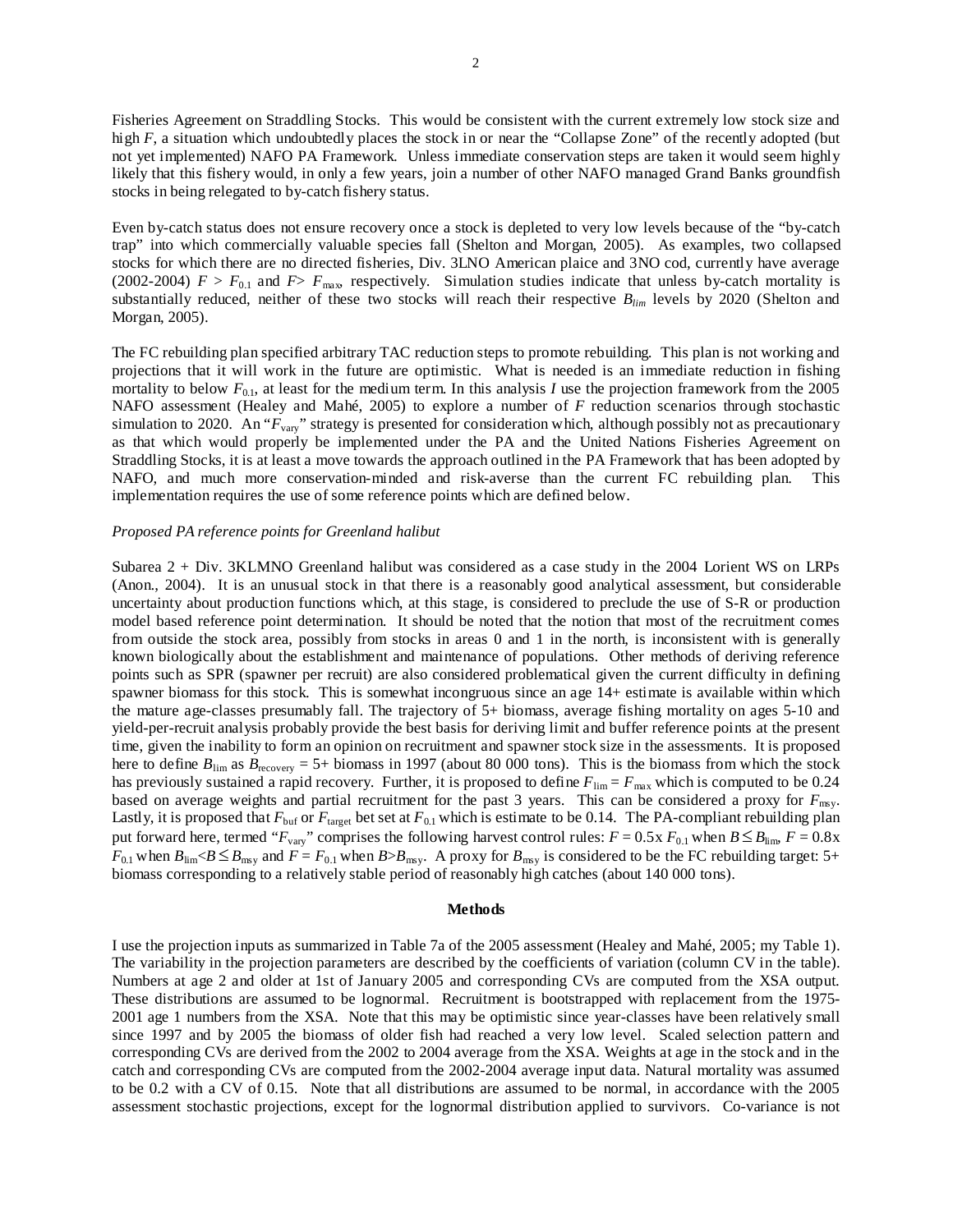taken into account. Unlike the 2005 assessment projections, no uncertainty is included in the implementation of the fishing mortality rule. It is assumed that the uncertainty in natural mortality, weights and selectivity represent uncertainty regarding the true value rather than estimation or process error. Thus these inputs are drawn randomly from the described distributions once for each replicate and then held fixed at this random value for a 15 year projection period (i.e. to 2020). The only input varying from year to year within a replicate is the recruitment. It is not clear whether this is the same approach adopted in the stochastic simulation results presented in the 2005 assessment by Healey and Mahé (2005). 1000 replicates are drawn randomly from these distributions and data on 5+ biomass and catch are collected for the period 2005 to 2020 under the following *F* levels or harvests control rules:  $F = 0.5x F_{0.1}$ ,  $F = 0.8x F_{0.1}$ ,  $F = 0.1$ ,  $F = F_{\text{max}}$ ,  $F = F_{\text{current}}$  and  $F_{\text{vary}}$  which is defined as:  $F = 0.5x F_{0.1}$  when  $B \leq B_{\text{lim}}$ ,  $F = 0.8x$ ,  $F_{0.1}$  when  $B_{\text{lim}} < B \leq B_{\text{max}}$  and  $F = F_{0.1}$  when  $B > B_{\text{max}}$ . Summary performance statistics in terms of biomass and catch are provided at 5, 10 and 15 year intervals.

| TABLE 1. Stochastic projection inputs to evaluate PA-compliant rebuilding options for the Div. 2+3KLMNO Greenland halibut |
|---------------------------------------------------------------------------------------------------------------------------|
| stock (from Table 7a in Healey and Mahé, 2005).                                                                           |

| Name            | Value                     | Uncertainty<br>(CV)             | Name            | Value               | Incertainty<br>(CV) |  |
|-----------------|---------------------------|---------------------------------|-----------------|---------------------|---------------------|--|
|                 | Population at age in 2005 |                                 |                 | Selection pattern   | $(2002 - 2004)$     |  |
| Nl              |                           | Bootstrap (1975-2001)           | sH1             | 0.000               | 0.00                |  |
| N2              | 68365                     | 0.30                            | sH <sub>2</sub> | 0.000               | 0.00                |  |
| N3              | 70529                     | 0.23                            | sH3             | 0.000               | 0.00                |  |
| N4              | 55719                     | 0.19                            | sH4             | 0.033               | 0.27                |  |
| N5              | 41621                     | 0.15                            | sH5             | 0.175               | 0.48                |  |
| N6              | 29650                     | 0.14                            | sH6             | 0.655               | 0.31                |  |
| N7              | 10289                     | 0.13                            | sH7             | 1.862               | 0.10                |  |
| N8              | 2896                      | 0.17                            | sH8             | 1.643               | 0.08                |  |
| N9              | 1764                      | 0.20                            | sH9             | 0.925               | 0.13                |  |
| N10             | 1558                      | 0.20                            | sH10            | 0.740               | 0.24                |  |
| N11             | 927                       | 0.20                            | sH11            | 0.777               | 0.26                |  |
| N12             | 415                       | 0.20                            | sH12            | 0.856               | 0.38                |  |
| N13             | 253                       | 0.20                            | sH13            | 0.807               | 0.26                |  |
| N14             | 245                       | 0.22                            | sH14            | 0.807               | 0.260               |  |
|                 |                           | Weight in the catch (2002-2004) |                 | Weight in the stock | $(2002 - 2004)$     |  |
| WH1             | 0.000                     | 0.00                            | WS1             | 0.000               | 0.00                |  |
| WH <sub>2</sub> | 0.000                     | 0.00                            | WS2             | 0.000               | 0.00                |  |
| WH3             | 0.195                     | 0.10                            | WS3             | 0.000               | 0.00                |  |
| WH4             | 0.249                     | 0.01                            | WS4             | 0.000               | 0.00                |  |
| WH5             | 0.378                     | 0.03                            | WS5             | 0.378               | 0.03                |  |
| WH6             | 0.552                     | 0.03                            | WS6             | 0.552               | 0.03                |  |
| WH7             | 0.823                     | 0.02                            | WS7             | 0.823               | 0.02                |  |
| WH8             | 1.196                     | 0.00                            | WS8             | 1.196               | 0.00                |  |
| WH9             | 1.680                     | 0.04                            | WS9             | 1.680               | 0.04                |  |
| WH10            | 2.196                     | 0.03                            | <b>WS10</b>     | 2.196               | 0.03                |  |
| WH11            | 2.776                     | 0.04                            | WS11            | 2.776               | 0.04                |  |
| WH12            | 3.508                     | 0.03                            | <b>WS12</b>     | 3.508               | 0.03                |  |
| WH 13           | 4.388                     | 0.00                            | <b>WS13</b>     | 4.388               | 0.00                |  |
| WH14            | 6                         | 0.03                            | <b>WS14</b>     | 5.528               | 0.027               |  |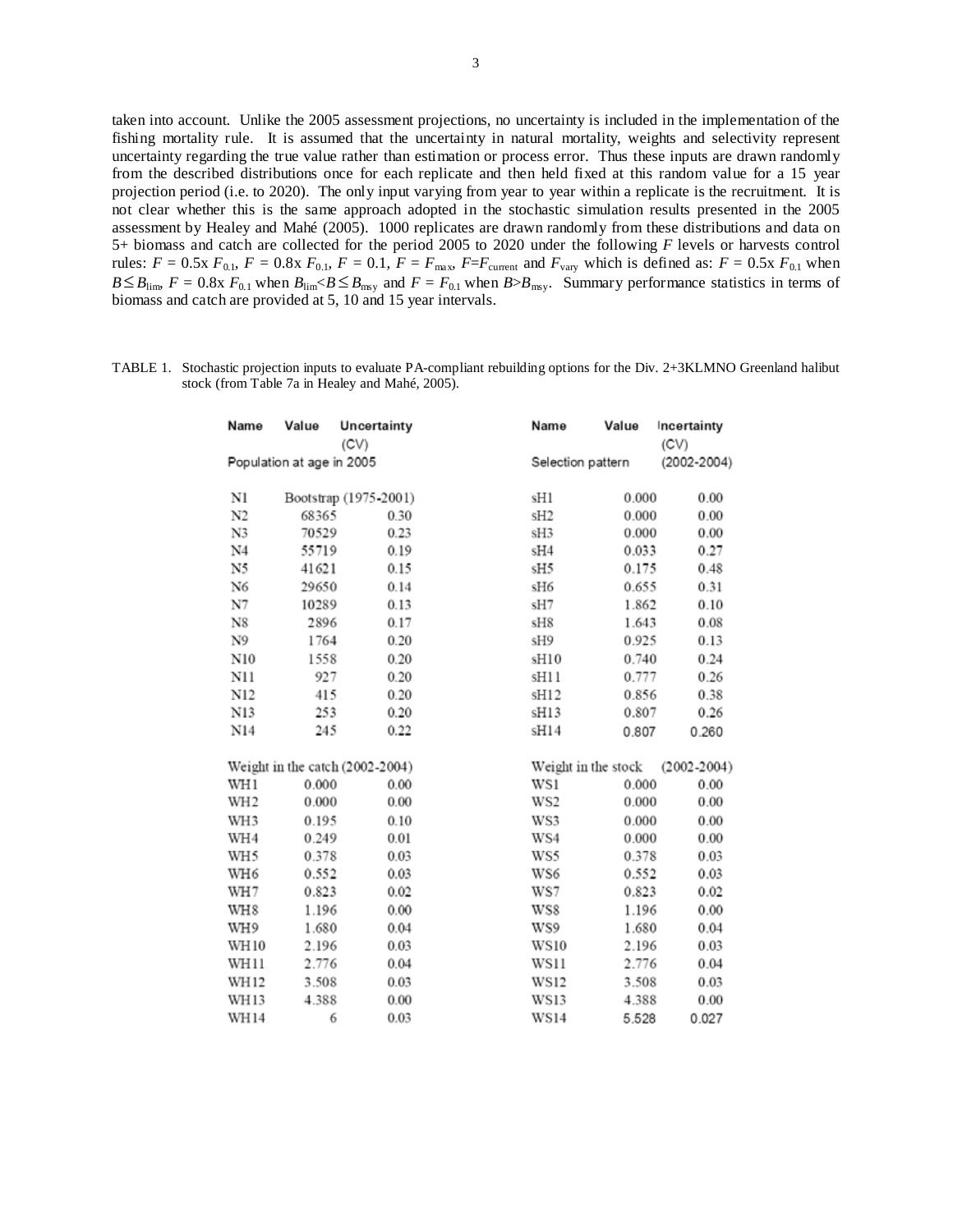# **Results**

TABLE 2. Summary performance statistics from 1 000 replicates for biomass and catch after 5, 10 and 15 years for 6 fixed *F* approaches and for a variable  $F$  harvest control rule " $F_{\text{vary}}$ " (see text for description).

| 5+Biomass        |      |             |           |         |             |             |           |        |            |
|------------------|------|-------------|-----------|---------|-------------|-------------|-----------|--------|------------|
| <b>F</b> Rule    | Year | Mean        | <b>CV</b> | Max     | <b>P95</b>  | Median      | <b>P5</b> | Min    | P(B>140kt) |
| 0                | 2010 | 230457      | 16.408    | 392966  | 296827      | 228620      | 173004    | 136251 | 0.999      |
| $0.5*F0.1$       | 2010 | 181663      | 16.840    | 307836  | 232411      | 180158      | 134446    | 110479 | 0.920      |
| $0.8*F0.1$       | 2010 | 161901      | 16.995    | 270231  | 209728      | 161161      | 119837    | 78955  | 0.777      |
| F <sub>0.1</sub> | 2010 | 149550      | 17.278    | 261885  | 196471      | 147394      | 112014    | 90551  | 0.625      |
| Fmax             | 2010 | 117632      | 17.550    | 192617  | 153937      | 116961      | 85569     | 67652  | 0.134      |
| Fcurrent         | 2010 | 62509       | 20.340    | 103734  | 84524       | 61940       | 42580     | 30943  | 0.000      |
| Fvary            | 2010 | 163339      | 14.929    | 276543  | 207612      | 160831      | 126890    | 103313 | 0.843      |
| 0                | 2015 | 445410      | 27.296    | 1109913 | 673742      | 429865      | 278913    | 184579 | 1.000      |
| $0.5*F0.1$       | 2015 | 304223      | 26.205    | 699922  | 443882      | 296860      | 190134    | 142355 | 1.000      |
| $0.8*F0.1$       | 2015 | 250664      | 25.912    | 509097  | 373281      | 242426      | 156760    | 85479  | 0.983      |
| F <sub>0.1</sub> | 2015 | 223501      | 25.177    | 484502  | 330538      | 215706      | 145901    | 115190 | 0.969      |
| Fmax             | 2015 | 154203      | 24.126    | 336491  | 220900      | 151335      | 100364    | 68636  | 0.615      |
| Fcurrent         | 2015 | 67810       | 22.584    | 132412  | 93525       | 66295       | 44129     | 30855  | 0.000      |
| Fvary            | 2015 | 232932      | 24.360    | 526997  | 337171      | 226072      | 154560    | 112470 | 0.995      |
| 0                | 2020 | 575638      | 34.686    | 1832968 | 954627      | 539170      | 321608    | 203866 | 1.000      |
| $0.5*F0.1$       | 2020 | 363070      | 31.891    | 999119  | 567620      | 345243      | 204701    | 150999 | 1.000      |
| $0.8*F0.1$       | 2020 | 289620      | 30.880    | 656204  | 462063      | 274751      | 166791    | 89248  | 0.988      |
| F <sub>0.1</sub> | 2020 | 252356      | 29.003    | 627574  | 389850      | 241439      | 155172    | 109915 | 0.976      |
| Fmax             | 2020 | 164969      | 26.628    | 398689  | 243998      | 160185      | 103632    | 71948  | 0.696      |
| Fcurrent         | 2020 | 68583       | 22.753    | 140926  | 96714       | 67299       | 45760     | 25668  | 0.001      |
| Fvary            | 2020 | 258253      | 29.179    | 656989  | 395940      | 245991      | 158803    | 124293 | 0.985      |
| Catch            |      |             |           |         |             |             |           |        |            |
| <b>F</b> Rule    | Year | Mean        | <b>CV</b> | Max     | <b>P95</b>  | Median      | <b>P5</b> | Min    |            |
| 0                | 2010 | $\mathbf 0$ | 0.000     | 0       | $\mathbf 0$ | $\mathbf 0$ | 0         | 0      |            |
| $0.5*F0.1$       | 2010 | 10697       | 20.009    | 18353   | 14373       | 10488       | 7430      | 5740   |            |
| $0.8*F0.1$       | 2010 | 14809       | 19.024    | 25956   | 19614       | 14598       | 10465     | 7162   |            |
| F <sub>0.1</sub> | 2010 | 16787       | 19.709    | 34734   | 22724       | 16500       | 11878     | 10059  |            |
| Fmax             | 2010 | 21191       | 20.281    | 39944   | 28702       | 20994       | 14510     | 11008  |            |
| Fcurrent         | 2010 | 22447       | 21.460    | 43468   | 30967       | 22179       | 15270     | 10185  |            |
| Fvary            | 2010 | 17888       | 21.164    | 33921   | 23671       | 17990       | 11160     | 8640   |            |

| U                | 20 I U | v           | <u>v.vvv</u> | υ           | v     | U           | v           | U           |  |
|------------------|--------|-------------|--------------|-------------|-------|-------------|-------------|-------------|--|
| $0.5*F0.1$       | 2010   | 10697       | 20.009       | 18353       | 14373 | 10488       | 7430        | 5740        |  |
| $0.8*F0.1$       | 2010   | 14809       | 19.024       | 25956       | 19614 | 14598       | 10465       | 7162        |  |
| F <sub>0.1</sub> | 2010   | 16787       | 19.709       | 34734       | 22724 | 16500       | 11878       | 10059       |  |
| Fmax             | 2010   | 21191       | 20.281       | 39944       | 28702 | 20994       | 14510       | 11008       |  |
| Fcurrent         | 2010   | 22447       | 21.460       | 43468       | 30967 | 22179       | 15270       | 10185       |  |
| Fvary            | 2010   | 17888       | 21.164       | 33921       | 23671 | 17990       | 11160       | 8640        |  |
| $\Omega$         | 2015   | 0           | 0.000        | $\mathbf 0$ | 0     | 0           | $\Omega$    | $\Omega$    |  |
| $0.5*F0.1$       | 2015   | 17586       | 28.421       | 40570       | 26348 | 16962       | 10755       | 7028        |  |
| $0.8*F0.1$       | 2015   | 22745       | 27.819       | 50849       | 34363 | 21978       | 13934       | 8686        |  |
| F <sub>0.1</sub> | 2015   | 25181       | 26.980       | 61555       | 37862 | 24143       | 16036       | 12157       |  |
| Fmax             | 2015   | 28552       | 26.369       | 62105       | 42457 | 27823       | 17545       | 12263       |  |
| Fcurrent         | 2015   | 26087       | 24.189       | 54805       | 37821 | 25513       | 16762       | 11335       |  |
| Fvary            | 2015   | 26076       | 26.047       | 63098       | 38967 | 25403       | 16826       | 10013       |  |
| 0                | 2020   | $\mathbf 0$ | 0.000        | $\mathbf 0$ | 0     | $\mathbf 0$ | $\mathbf 0$ | $\mathbf 0$ |  |
| $0.5*F0.1$       | 2020   | 20493       | 33.962       | 58020       | 32883 | 19223       | 11591       | 7132        |  |
| $0.8*F0.1$       | 2020   | 25898       | 32.286       | 65696       | 41090 | 24754       | 14701       | 8629        |  |
| F <sub>0.1</sub> | 2020   | 27967       | 30.249       | 72577       | 44083 | 26450       | 16966       | 10326       |  |
| Fmax             | 2020   | 30244       | 27.786       | 68642       | 45614 | 29526       | 18453       | 11990       |  |
| Fcurrent         | 2020   | 26428       | 24.498       | 51454       | 38735 | 25910       | 16946       | 9816        |  |
| Fvary            | 2020   | 28491       | 30.132       | 74477       | 44484 | 27310       | 16662       | 10620       |  |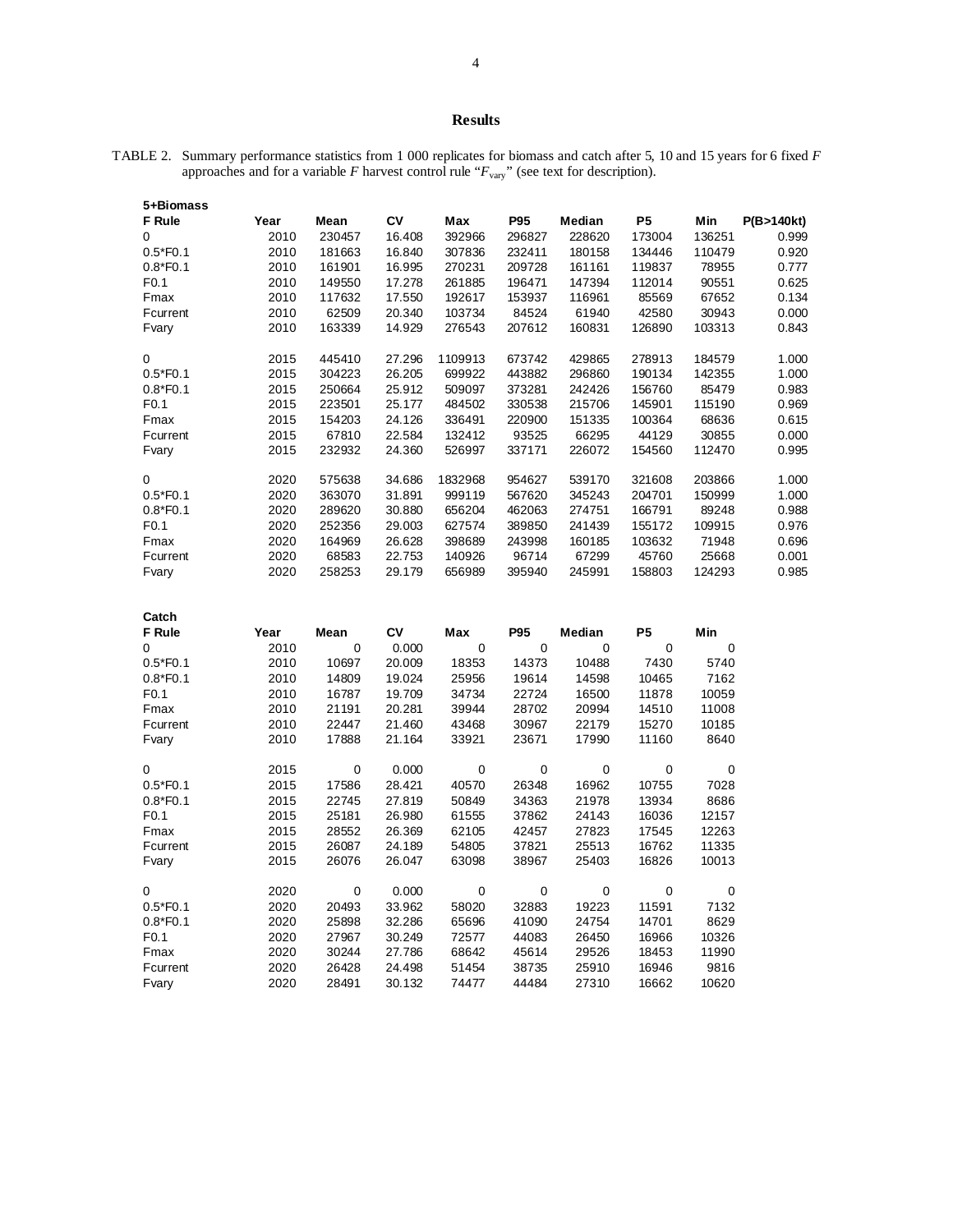

Fig. 1. 1 000 replicate 5+biomass and catch trajectories for the  $F_{\text{var}}$  strategy proposed as a PA-compliant rebuilding plan for Subarea 2 + Div. 3KLMNO Greenland halibut. The broken line in the top panel indicates the FC rebuilding target.

#### **Discussion**

Under the assumptions of the simulation, the Subarea  $2 + Div.$  3KLMNO Greenland halibut stock is expected to rebuild to above the target of 140 000 tons with a very high probability by 2010 in the absence of any fishery. It should be noted, as pointed out in Healey and Mahé (2005), this quantification of risk is incomplete and should only be used in relative terms to compare rebuilding strategies. Also, resampling recruitment from the long-term series would seem to be optimistic for a stock with an estimated extremely low 10+ biomass. It should be noted that an *F*based strategy will be much more risk averse than predetermined TAC levels (which allow the *F* to float, e.g. current  $F = 0.71$ ) in the face of recruitment uncertainty.

Under a fixed  $F = 0.5x F_{0.1}$  strategy, probability of reaching the target is only slightly lower than under  $F = 0$ . The catch in 2010 would average about 10 kt under this strategy, increasing to 18 kt in 2015 and 20 kt in 2020. The 0.8x *F*0.1 and *F*0.1 strategies have a moderate probability of reaching the rebuilding target by 2010 but a relatively high probability of doing so by 2015. The gain in average catch in year 2010 over the more conservative 0.5x *F*0.1 strategy is 4-6 kt. The  $F_{\text{max}}$  strategy has a relatively low probability of reaching the rebuilding target by 2010 and a moderate probability of doing so by 2020. There is only about a 3-4kt increase in catch with this strategy compared to  $F_{0.1}$ .  $F_{\text{current}}$  is clearly inconsistent with any stock rebuilding and in addition results in growth overfishing as demonstrated by reduced catches.